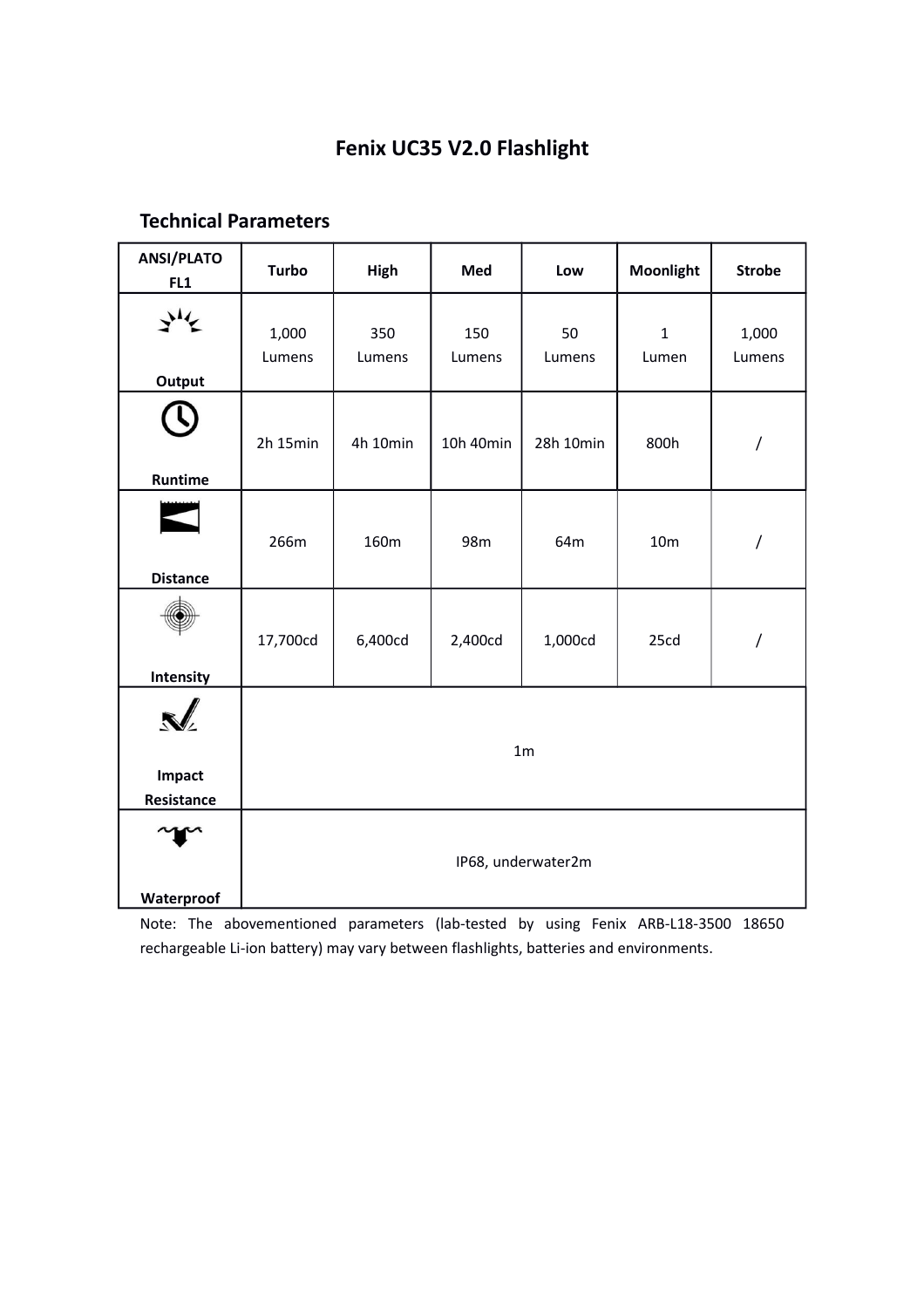

- Cree XP-L HI V3 LED, with lifespan of 50,000 hours
- Powered by one 18650 rechargeable Li-ion battery or two 3V/CR123A Lithium batteries
- 5V/2A Micro USB rechargeable, included 18650 rechargeable Li-ion battery
- 140mm Length x 23.5mm Body diameter x 25.4mm Head diameter
- 89 grams/3.13oz (excluding battery)
- Boot-up battery level indication and low-voltage warning function
- **O** Digitally regulated output maintains constant brightness
- Reverse polarity protection to protect from improper battery insertion
- Anti-roll and anti-slip body design
- Tactical tail switch features instant activation
- **•** Functional side switch for output selection
- Made of durable high-strength and oxidation-resistance aluminum
- Premium type HAIII hard-anodized anti-abrasive finish
- Toughened ultra-clear glass lens with an anti-reflective coating

## **Operating Instruction**

#### **Switches**

The tail switch is the tactical, and the side switch the functional switch.

### **ON/OFF**

#### **Tap**

Tap the tactical switch to momentarily turn on the light; release it and the light will go out.

#### **Fully press**

Fully press the tactical switch to constantly turn on the light; press once again to turn off the light.

#### **Output Selection**

With the light switched on, single click the functional switch to cycle through Turbo→Moonlight →Eco→Low→Med→High.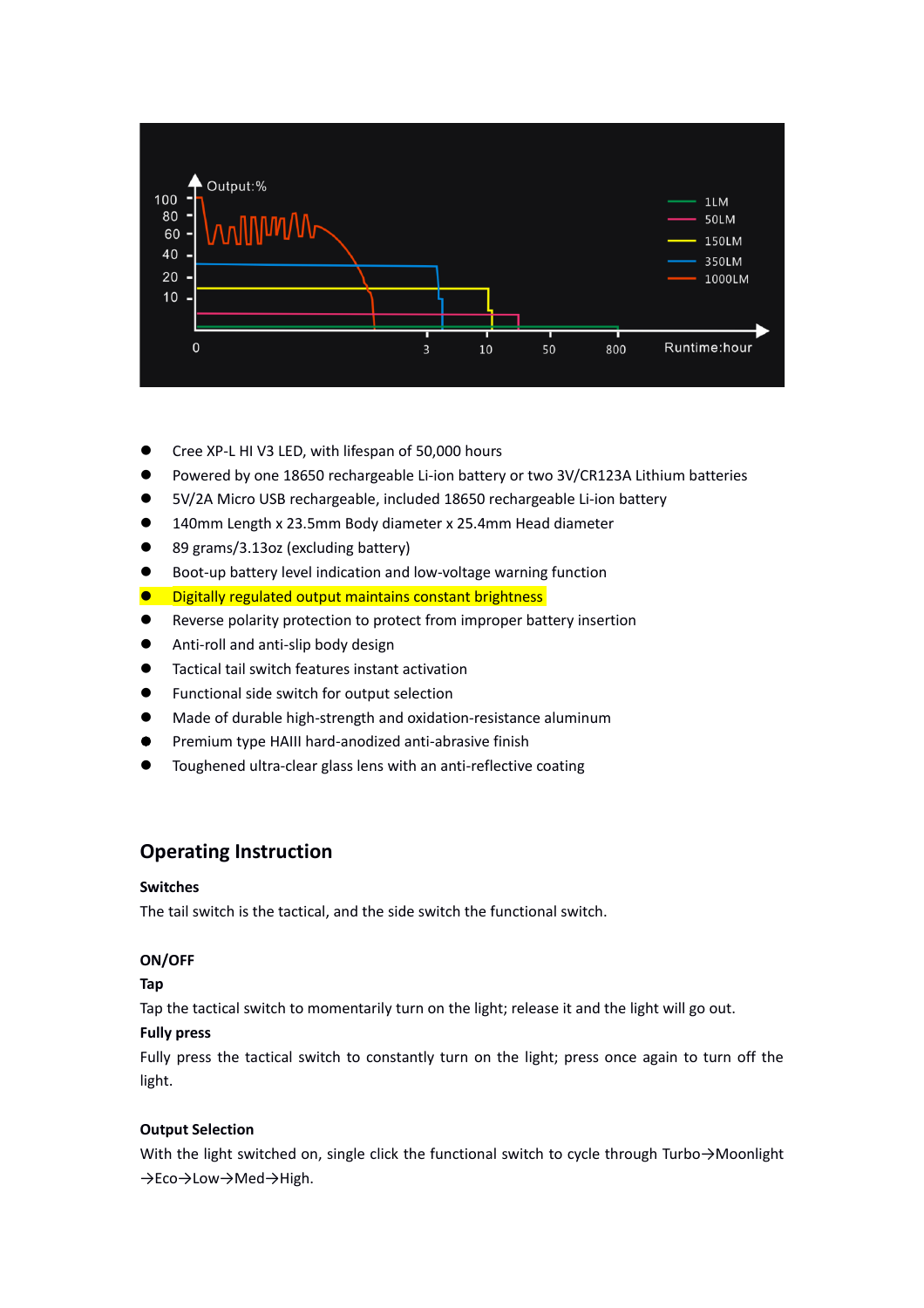#### **Strobe**

With the light switched on, press and hold the functional switch for 0.5 seconds to enter strobe, click once again to return to General mode.

#### **Boot-up Battery Level Indication**

Each time the light is turned on, the battery level indicator will automatically display the battery status for 3 seconds. Green constant on: saturated Green flashes: sufficient Red constant on: poor Red flashes: critical Note: There is no indication when CR123A battery is used.

## **Intelligent Memory Circuit**

The light memorizes the last selected brightness level on General mode. When turned on again the previously used brightness level will be recalled.

## **Intelligent Protection**

The light will accumulate a lot of heat when working at Turbo mode. When the light is overheated up to 60°C or above, the flashlight will automatically step down a few lumens to reduce the temperature; when the temperature is lower than 60°C the output will gradually return to Turbo output level.

## **Low-voltage Warning**

When the voltage level drops below 3V, the flashlight is programmed to downshift to a lower brightness level until Moonlight output is reached. When this happens in Moonlight mode, the battery level indicator will flash red to remind you to replace the battery. To ensure normal use, the flashlight will work until the battery runs out or the battery over-discharging protection activates.

Note: This only works with rechargeable Li-ion 18650 battery.

## **Charging**

1. Turn off the light. Plug the USB side of the charging cable into any USB power supply. Uncover the dust cover of the light, and plug the Micro USB side of the charging cable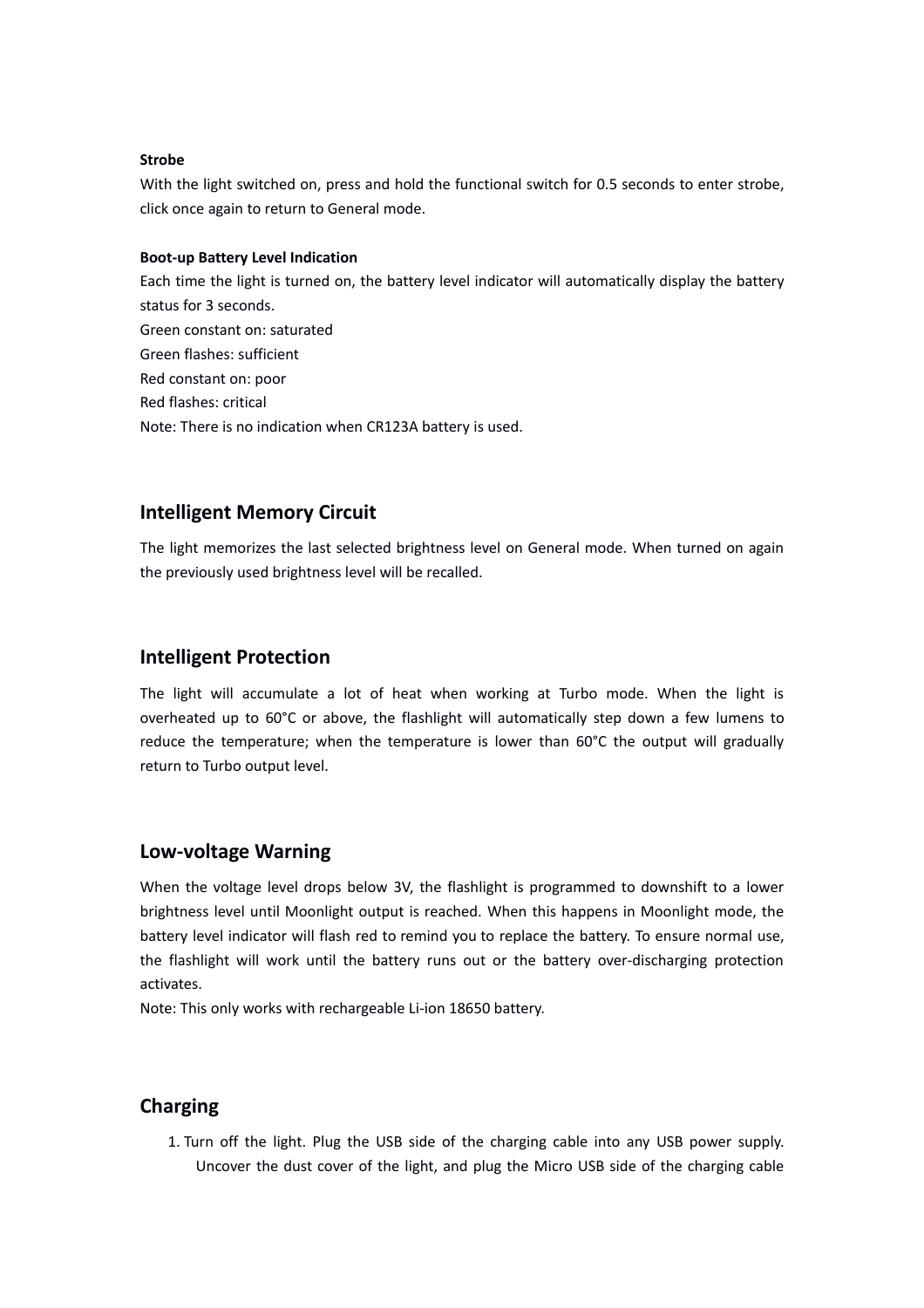into the charging port of the light.

2. The battery level indicator displays red while charging and turns to solid green when charging is complete. The normal charging time of the included Fenix ARB-L18-3500 is about 3.5 hours.

3. Once charging is completed, be sure to remove the charging cable and replace the dust cover to protect against dust and foreign objects.

4. Recharge a stored light every four months to maintain optimum performance of the battery.

5. Only Low output can be used while the light is being charged, but charging time will be prolonged.

| <b>Type</b>                           | <b>Dimensions</b> | <b>Nominal Voltage</b> | <b>Usability</b>        |          |
|---------------------------------------|-------------------|------------------------|-------------------------|----------|
| Fenix ARB-L18 Series                  | 18650             | 3.6V/3.7V              | Recommended             | ν√       |
| Non-rechargeable Battery<br>(Lithium) | <b>CR123A</b>     | 3V                     | Usable<br>(No charging) | V        |
| Rechargeable Battery<br>(LiFePO4)     | 16340             | 3.2V                   | Usable<br>(No charging) | V        |
| Rechargeable Battery<br>(Li-ion)      | 18650             | 3.6V/3.7V              | Cautious*               |          |
| Rechargeable Battery<br>(Li-ion)      | 16340             | 3.6V/3.7V              | Banned                  | $\times$ |
| Rechargeable Battery<br>(LiFePO4)     | 18650             | 3.2V                   | Banned                  | $\times$ |

## **Battery Specification**

Warning: 1. Do not mix batteries of different brands, sizes, capacities or types. Doing so may cause damage to the flashlight or the batteries being used.

2. Flat top batteries cannot be used because of the flashlight design.

\*18650/16340 Li-ion batteries are powerful cells designed for commercial applications and must be treated with caution and handled with care. Quality batteries with circuit protection will reduce the potential for combustion or explosion but cell damage or short circuiting are potential risks the user assumes.

## **Battery Replacement**

Unscrew the tail cap to insert the battery with the anode side (+) towards the light head, then screw the tail cap back on.